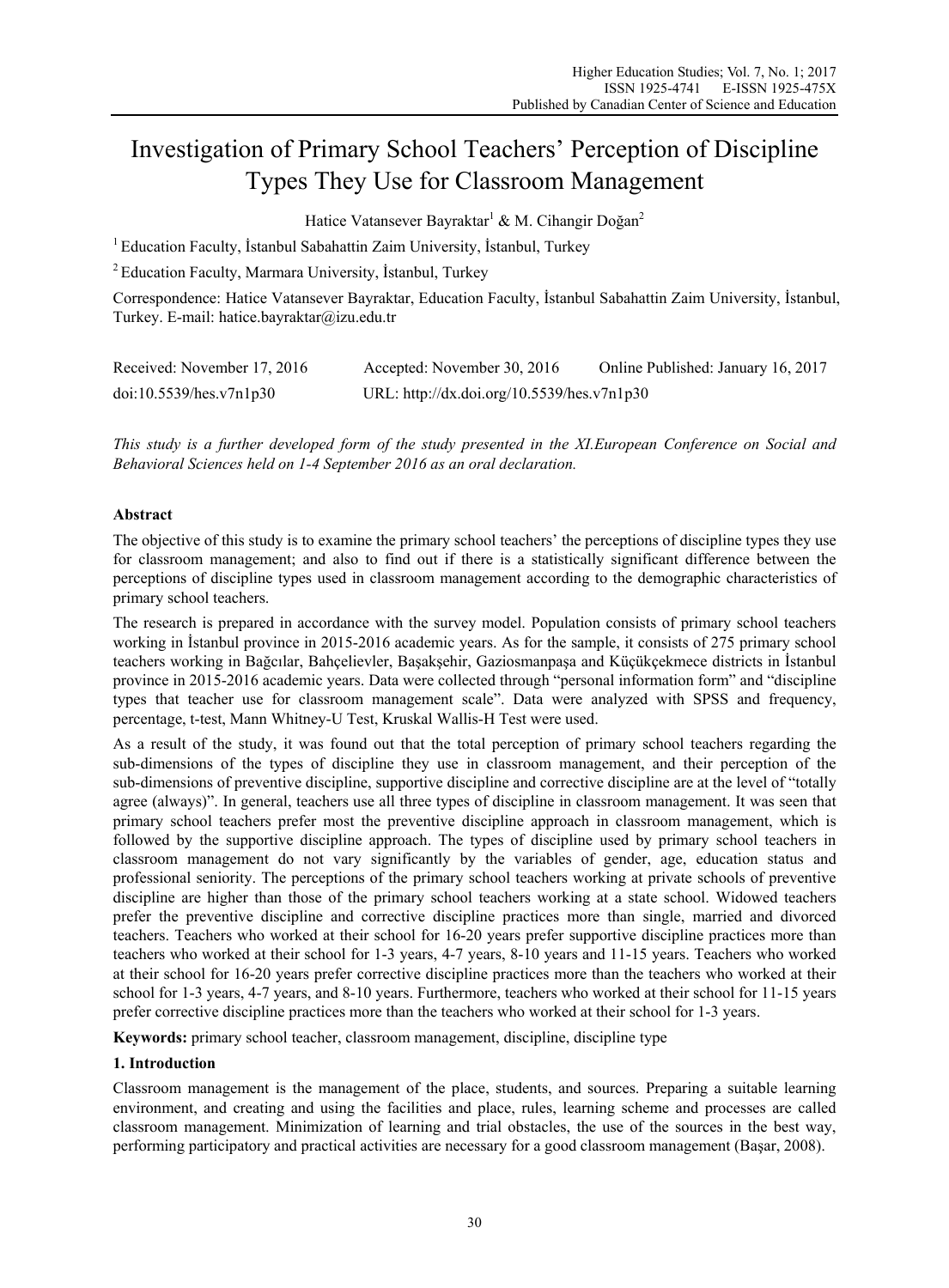Classroom management is defined as the use of the moral and material elements in the classroom efficiently and effectively in line with the objectives of the organization. According to another definition, it means that administrative strategies facilitate effective and efficient learning and create the learning environment, and maintaining this (Arslan, 2012; Quoted by Vatansever-Bayraktar, 2015).

Classroom management is a complex structure that allows for the learning of students, ensures that they achieve instructional objectives, consists of the behaviours used by teachers in order to explain and maintain classroom situations and that must be defined step-by-step. For this reason, classroom management is a discipline that is obligatory to know in advance for effective teaching. The skill of the teacher in classroom management is the function to understand the dynamics of effective classroom management (Weber, 1994; Quoted by Kılbaş, 2006).

Gordon (2002) defines the word discipline as "a particular order that is put forth in accordance with previously defined rules, and the behaviours put forth by individuals in this direction".

The main objective of discipline is to ensure that individuals are in harmony both with themselves and the environment by introducing them certain habits and to maintain the moral development of individuals with the sense of responsibility (Yavuzer, 2003).

According to Yiğit (2004), the main objective of discipline is to facilitate learning. That there are certain rules and people obey these rules are indispensable in places where people live collectively. Classroom rules consist of certain previously defined principles in order to guide the behaviours of students.

Discipline is that individuals or groups take their behaviours under control in order to achieve the objectives of education (Alıcıgüzel, 1979; Quoted by Esen, 2006).

With reference to Whitehead, it is concluded that discipline in schools ought to be arranged so as to help pupils foster wisdom for life, as this concept integrates liberal knowledge and educational interest (MacAllister, 2013).

Debate about "discipline" in schools almost invariably takes the form of empirical enquiry about which methods are most effective in securing it. This is to neglect a substantial part of the problem-the prior moral issue about the proper way to educate children. The main difficulties here are conceptual. Two rival ways of conceptualising "educational order" are identified and examined in the study titled "Disciplin in Schools". The received, traditional way is found to be disingenuous, incoherent and unworkable. The alternative-a reconstructed child-centred approach escapes these problems and is commended. This conclusion is tested by investigating how each maps on to the project of moral education, for which school discipline is a neglected central arena (Clark, 1998).

In the study titled "Why discipline needs to be reclaimed as an educational concept" it considers different conceptualisations of school discipline within both UK education policy and wider educational and philosophical literature. Initially, it is noted that notions of "behaviour management" dominate discourses about school discipline. It is suggested that this is unhelpful as behaviour management skills are underpinned by a behaviourist understanding of learning that denies pupils an important degree of agency over their own development-pupils are rather portrayed as unruly and morally deficient. It is therefore maintained that discipline needs to be reclaimed as an educational concept as it can be a valuable personal quality whose possession indicates a capacity to set important goals for oneself and see them through even in the face of difficulty. With reference to the diverse philosophies of Dewey, Wilson, Durkheim, Oakeshott, and MacMurray, it is contended that a re-conceived notion of school discipline might enable less controlling and behaviourist and more educational discipline in at least three ways: the ethical (by guiding the ethical development of pupils), the humanising (by encouraging pupils to act for the sake of others rather than only think about themselves) and the epistemic (by supporting pupils to engage in the pursuit of valued interests and knowledge) (MacAllister, 2014).

Teachers believe that the key to the success desired in a classroom environment is classroom discipline. Discipline is a very important element for students to achieve the required academic success. The uncertainty in the classroom environment decreases, and random behaviours are eliminated thanks to discipline (Helvacı, 2010).

The main objective of the discipline approach is to prevent negative student behaviours. Although discipline is used with different meanings, it simply means the ways of controlling the negative behaviours in the classroom by the teacher (Lefrançois, 1995; quoted by Erden, 2008, p. 15).

Preventive Discipline: "Practices for preventing the behaviour that will cause discipline problem in the classroom" (Esen, 2006, p. 7). The precautionary model includes taking the precautions for not causing a reaction and the undesired situation causing a reaction, and not deviating from the desired situation. The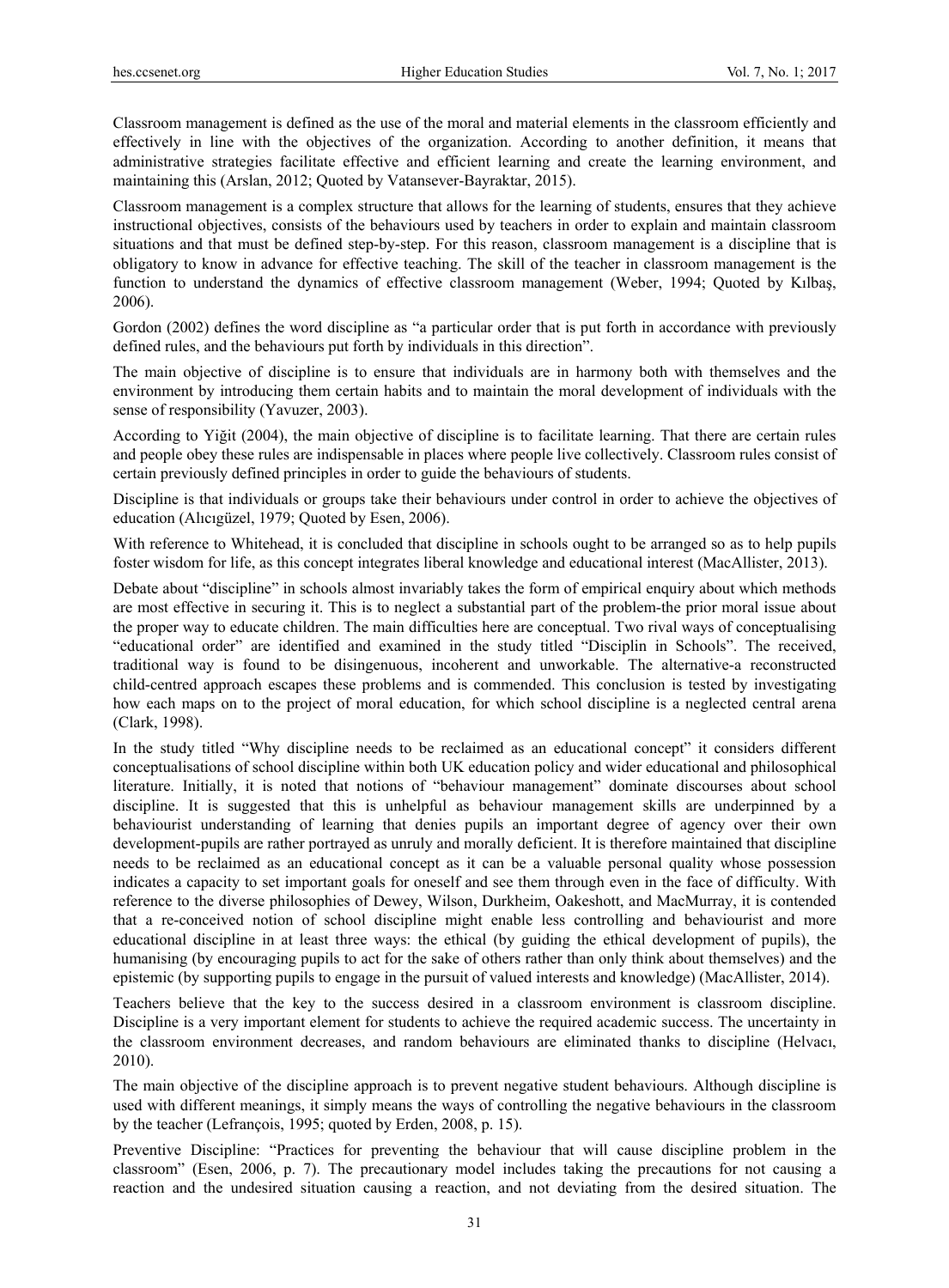arrangements in the education process should be made by planning in advance and taking the precautions by overseeing the possibilities. When this array of plans, programs and rules is carefully used, the reactional model, and the additional time and source burdens brought about by it will not be required (Başar, 2008).

Supportive Discipline: To intervene with the student with supportive and motivating interventions against the behaviours that may cause discipline problems in the classroom (Esen, 2006).

Corrective Discipline: "Practices for correcting the unwanted behaviours that occur in the classroom despite all preventive and supportive efforts" (Esen, 2006, p. 7).

Palardy (1995) puts forth 9 strategies for preventing discipline problems in the classroom:

1) They should be relaxed about themselves, their students and subject areas.

2) They should believe in the behaviours of their students in regard to suitable classroom behaviours.

3) They should ensure the interest in the learning activities.

4) They should combine the capacities of students and learning activities and requirements.

5) They should create the rules together with students.

6) They should ensure that students know and understand the routine works.

7) Problem times should be determined.

8) They should not forget that students are not adults.

9) They should show that they actually respect students (Quoted by Aydın, 2001, pp. 70-71).

Teachers with the supportive discipline style have high features of supportive features, while they have low properties of the coercive style. These teachers develop a student-centred and close relationship. They show effort in order to talk to the student about a discipline problem. They are very tolerant towards discipline acts (Tomal, 1999; quoted by İnce, 2011, p. 37).

Corrective-reactive discipline has an understanding that foresees the suitable reaction towards undesired behaviours. Interventions are made in order to be able to eliminate undesired behaviours when they occur. In this case, the reward and punishment come to the forefront. It is essential to use positive reinforcers against undesired behaviours (Yalçınkaya & Küçükkaragöz, 2006). Reactive model is one of the indispensable models of classroom management, which is the most beneficial to use when the reaction is necessary, as well as being an old model. As can be understood from its name, this model includes showing reactions against a situation, formation or behaviour. It is used in such a way that it generally includes reward or punishment type sanctions in order to ensure the return to the desired state. It is suggested that punishment includes new arrangements that take to the new targeted situation instead of the punishment, in order to eliminate the negativities of the counter-reaction of punishment (Başar, 2008).

Upon examining the literature on the subject, the studies titled "The understanding of discipline and discipline practices of the teachers working in vocational high schools" carried out by Güner (2009), "The understanding of discipline and discipline methods used by primary school 4th and 5th grade teachers (Konya province example)" carried out by Bal (2005), "The attitudes of teachers towards discipline and the understanding of discipline in the total quality model" carried out by Tosun (2001), "Assessment of the discipline practices in secondary school institutions according to the provisions of the legislation on discipline in secondary education institutions" carried out by Uysal (1991), "Assesment of the award and punishment methods used by the class teachers to ensure discipline in the class" carried out by Yılmaz (2007), "The opinion of managers and teachers on discipline problems at elementary schools" carried out by Çimen and Karaboğa (2015), "Opinions of pre-service teachers on the discipline models used in classroom management" carried out by Koç (2011), "Discipline approaches of school managers" carried out by Büyüksarı (2015), "Relationship between the school culture perceptions of secondary school teachers and the types of discipline they use in school management" carried out by Kartal (2014), "Examination of the relationship between the humour styles and understandings of discipline of school managers in terms of teacher opinions" carried out by Mert (2014), "Investigation of School Administrators' Attitude with Discipline Problems" carried out by Vatansever-Bayraktar and Kaya (2016), "Attitudes of religious culture and moral knowledge teachers towards student behaviours that disrupt the discipline" carried out by Güzel (2014), "Key factors that enable the successful management of difficult behaviour in schools and classrooms" carried out by Visser (2005), "Classroom behaviour management: educational psychologists' views on effective practice" carried out by Hart (2010), "Using rewards and sanctions in the classroom: pupils' perceptions of their own responses to current behaviour management strategies" carried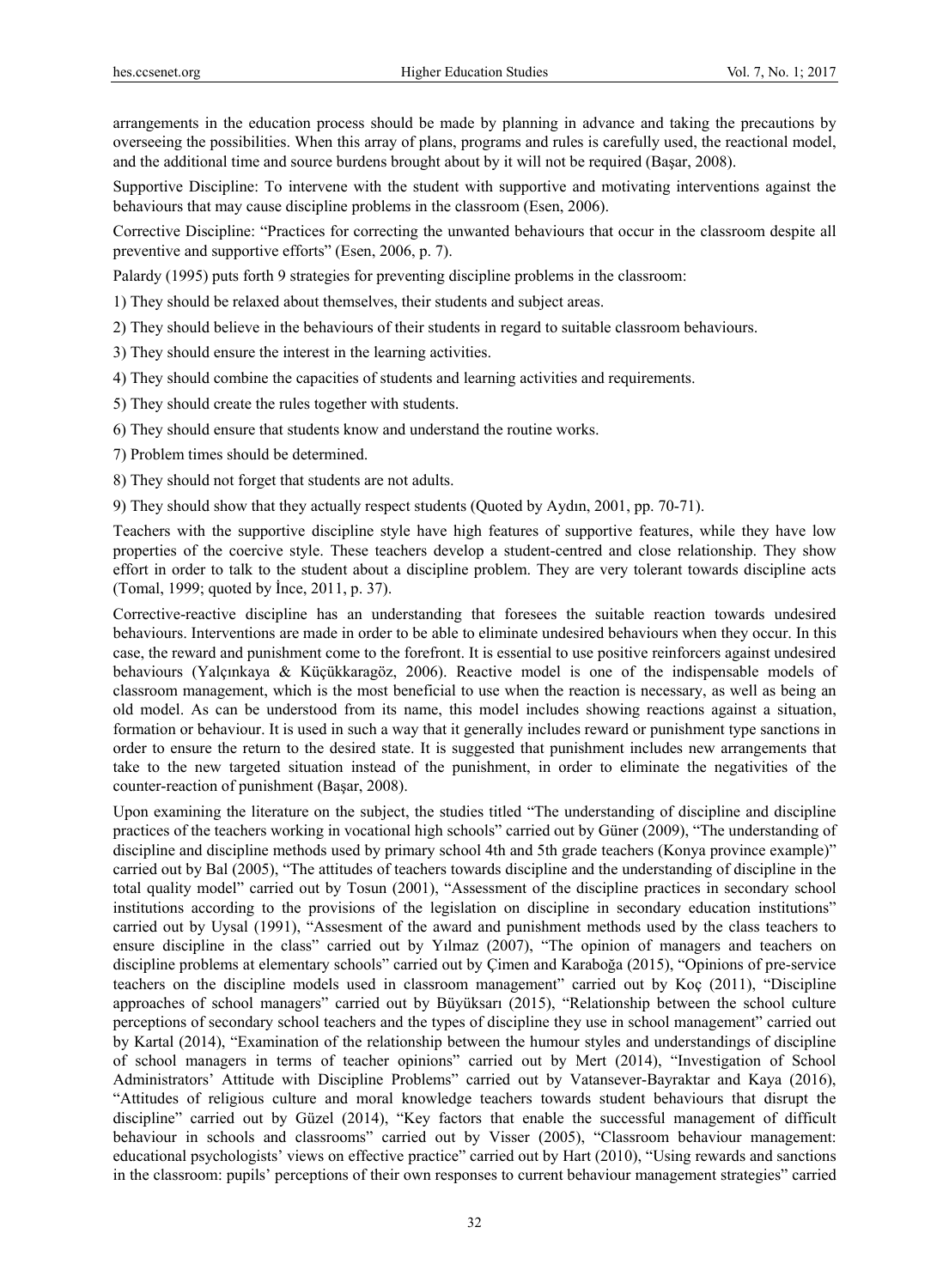out by Payne (2015), "Behaviour, classroom management and student 'control': enacting policy in the English secondary school" carried out by Maguire, Ball and Braun (2010), "Strategies for developing positive behaviour management. Teacher behaviour outcomes and attitudes to the change process" carried out by Hayes, Hindle and Withington (2007), "Whole-school positive behaviour support: effects on student discipline problems and academic performance" carried out by Luiselli et al. (2005), "The measurement of classroom managementself-efficacy: a review of measurement instrument development and influences" carried out by O'neill and Stephenson (2011) and "Classroom management: a critical part of educational psychology, with ımplications for teacher education" carried out by Emmer and Stough (2001) were encountered. However, no study that examines the perceptions of primary school teachers of the types of discipline they use in classroom management was encountered. In this context, it is believed that this study that is carried out in order to determine the level of the perceptions of primary school teachers in classroom management of the types of discipline and whether they differ by different variables will contribute to the field.

# *1.1 Purpose of the Study*

The aim of this study is to investigate the level of perception of primary school teachers regarding the types of discipline they use in classroom management, and whether their perceptions of the types of discipline they use in classroom management vary by the variables of gender, age, marital status, status of education, the type of school they work at, the status of professional seniority and the period they work at their school.

# **2. Method**

# *2.1 Research of Model*

Survey model was used in this study as to examine the primary school teachers' the perceptions of discipline types they use for classroom management. The survey model was used in the study. Survey models are approaches that aim to describe the past or existing situation as it is (Karasar, 2012).

## *2.2 Universe and Sample*

The universe of the study is made up of the primary school teachers working in Istanbul in the 2015-2016 academic years. The sample of the study consists of 275 primary school teachers working in Gaziosmanpaşa, Bağcılar, Küçükçekmece and Başakşehir districts of Istanbul.

## *2.3 Data Collection Tools*

The "Scale on the Types of Discipline Used by Teachers in Classroom Management" developed by Esen (2006) was used as a data collection tool in the study. The scale consists of three dimensions as preventive, supportive and corrective discipline practices.

In the scale on the types of discipline developed by Esen (2006), the Cronbach's alpha coefficient was found to be  $\alpha$ =.86 in the discipline sub-dimension,  $\alpha$ =.84 in the corrective discipline sub-dimension and  $\alpha$ =0.81 in the preventive discipline sub-dimension.

## *2.4 Data Analysis*

The level of the perceptions of the types of discipline used by classroom teachers in classroom management was defined by using arithmetic mean and standard deviation.

The T-test was used in order to determine whether the perceptions of primary schools regarding the types of discipline they use in classroom management differ by the gender variable; the Mann-Whitney U test was used in order to determine whether it varies by the school type variable; ANOVA test was used in order to determine whether it varies by the professional seniority state variable; and the Kruskal-Wallis H Test was used in order to determine whether it varies by the variables of gender, marital status, education status and the period they work at their school.

## **3. Findings**

|  |  | Table 1. Findings on the gender of primary school teachers |  |  |  |  |
|--|--|------------------------------------------------------------|--|--|--|--|
|--|--|------------------------------------------------------------|--|--|--|--|

| Gender | Frequency | Percent | Valid Percent | Cumulative Percent |
|--------|-----------|---------|---------------|--------------------|
| Woman  | 191       | 69.5    | 69.5          | 69.5               |
| Erkek  | 84        | 30.5    | 30.5          | 100.0              |
| Total  | 275       | 100.0   | 100.0         |                    |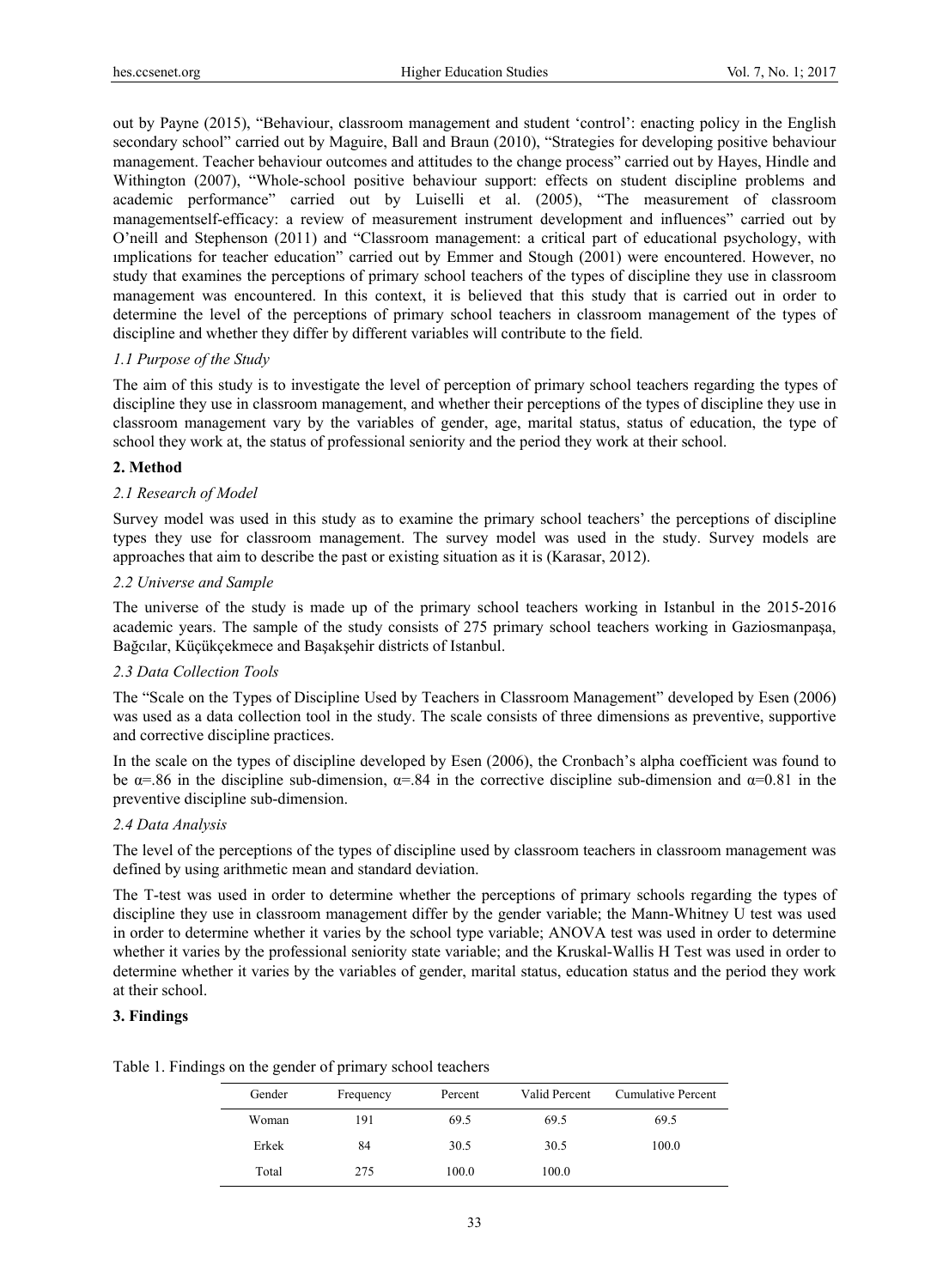Findings on the variable of the gender of primary school teachers participating in the study are shown in Table 1. 69.5% of the primary school teachers are females while 30.5% are males.

| Age         | Frequency | Percent | Valid Percent | Cumulative Percent |
|-------------|-----------|---------|---------------|--------------------|
| $21 - 25$   | 30        | 10.9    | 10.9          | 10.9               |
| $26 - 30$   | 59        | 21.5    | 21.5          | 32.4               |
| $31 - 35$   | 77        | 28.0    | 28.0          | 60.4               |
| $36 - 40$   | 46        | 16.7    | 16.7          | 77.1               |
| $41 - 45$   | 31        | 11.3    | 11.3          | 88.4               |
| $46 - 50$   | 19        | 6.9     | 6.9           | 95.3               |
| 51 and over | 13        | 4.7     | 4.7           | 100.0              |
| Total       | 275       | 100.0   | 100.0         |                    |

Table 2. Findings on the ages of primary school teachers

Findings on the variable of the age of primary school teachers participating in the study are shown in Table 2. 10.9% of the primary school teachers are in the interval between 21 and 25 years, 21.5% are between 26 and 30 years, 28% are between 31 and 35 years, 16.7% are between 36 and 40 years, 11.3% are between 41 and 45 years, 6.9% are between 46 and 50 years, and 4.7% are 51 years old and over.

Table 3. Findings on the marital status of primary school teachers

| <b>Marital Status</b> | Frequency | Percent | Valid Percent | Cumulative Percent |
|-----------------------|-----------|---------|---------------|--------------------|
| Single                | 79        | 28.7    | 28.7          | 28.7               |
| Married               | 185       | 67.3    | 67.3          | 96.0               |
| Widowed               | 5         | 1.8     | 1.8           | 97.8               |
| Divorced              | 6         | 2.2     | 2.2           | 100.0              |
| Total                 | 275       | 100.0   | 100.0         |                    |

Findings on the variable of the marital status of primary school teachers participating in the study are shown in Table 3. 28.7% of the primary school teachers are single, 67.3% are married, 1.8% are widowed and 2.2% are divorced.

Table 4. Findings on the status of education of primary school teachers

| Status of Education | Frequency | Percent | Valid Percent | Cumulative Percent |
|---------------------|-----------|---------|---------------|--------------------|
| Associate degree    | 14        | 5.1     | 5.1           | 5.1                |
| Bachelor's degree   | 230       | 83.6    | 83.6          | 88.7               |
| Master's degree     | 31        | 11.3    | 11.3          | 100.0              |
| Total               | 275       | 100.0   | 100.0         |                    |

Findings on the variable of the status of education of primary school teachers participating in the study are shown in Table 4. 5.1% of primary school teachers are associate degree, 83.6% are bachelor's degree and 11.3% are master's degree graduates.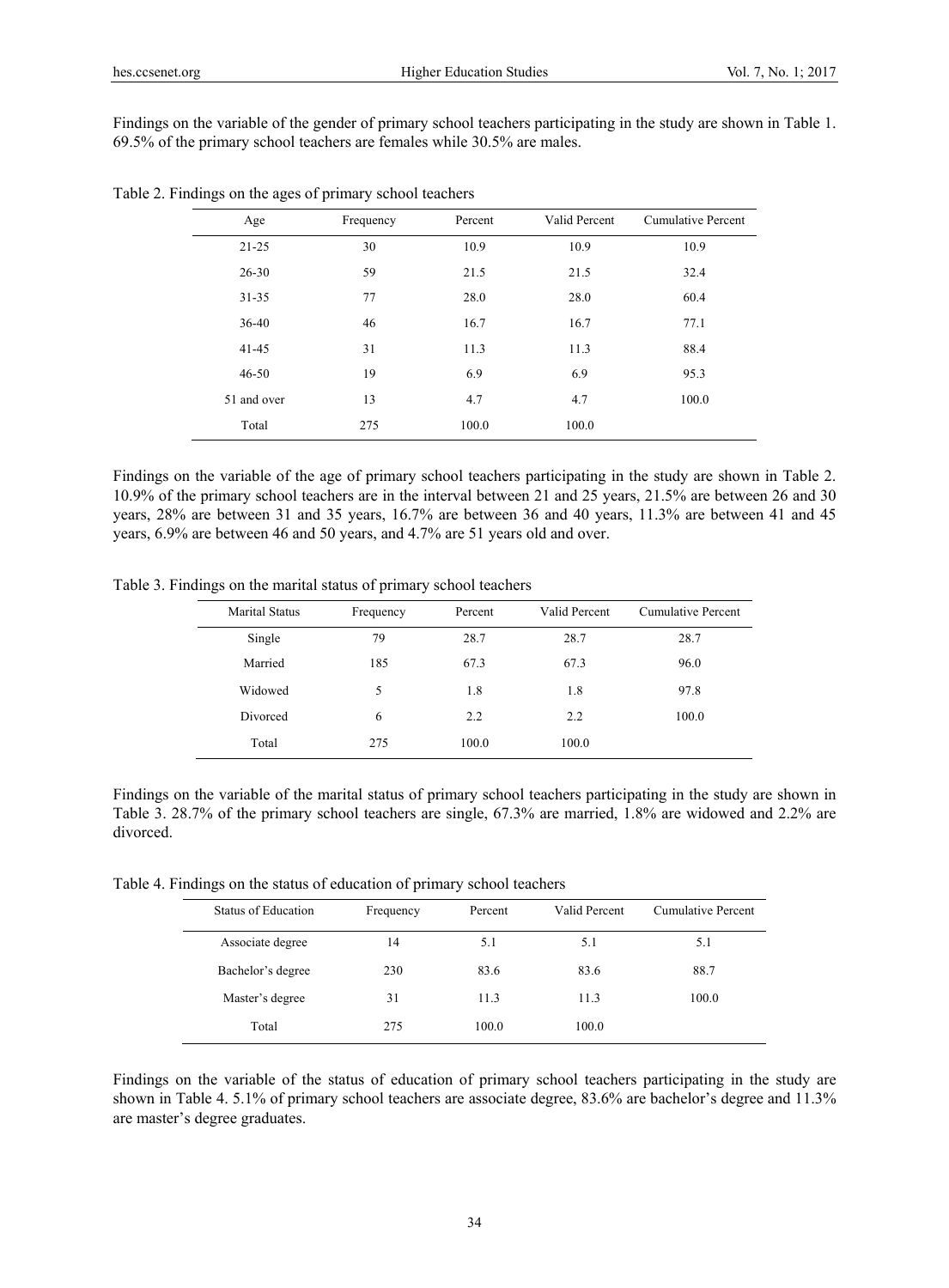| Type of School | Frequency | Percent | Valid Percent | Cumulative Percent |
|----------------|-----------|---------|---------------|--------------------|
| State school   | 250       | 90.9    | 90.9          | 90.9               |
| Private school | 25        | 9.1     | 9.1           | 100.0              |
| Total          | 275       | 100.0   | 100.0         |                    |

Table 5. Findings on the type of school where primary school teachers work

The findings on the variable of the type of school where primary school teachers participating in the study work are found in Table 5. 90.9% of primary school teachers work at state schools, while 9.1% work at private school.

Table 6. Findings on the professional seniority of primary school teachers

| Professional Seniority | Frequency | Percent | Valid Percent | Cumulative Percent |
|------------------------|-----------|---------|---------------|--------------------|
| $1-5$ year             | 72        | 26.2    | 26.2          | 26.2               |
| $6-10$ year            | 81        | 29.5    | 29.5          | 55.6               |
| $11-15$ year           | 51        | 18.5    | 18.5          | 74.2               |
| $16-20$ year           | 37        | 13.5    | 13.5          | 87.6               |
| 21 year and over       | 34        | 12.4    | 12.4          | 100.0              |
| Total                  | 275       | 100.0   | 100.0         |                    |

There are findings on the variable of professional seniority of the primary school teachers participating in the study in Table 6. 26.2% of primary school teachers have 1-5 years of experience, 29.5% have 6-10 years of experience, 18.5% have 11-15 years of experience, 13.5% have 16-20 years of experience and 12.4% have 21 and more years of experience.

Table 7. Findings on the period that primary school teachers work at their school

| The Period That Primary School<br>Teachers Work at Their School | Frequency | Percent | Valid Percent | Cumulative Percent |
|-----------------------------------------------------------------|-----------|---------|---------------|--------------------|
| $1-3$ year                                                      | 149       | 54.2    | 54.2          | 54.2               |
| 4-7 year                                                        | 76        | 27.6    | 27.6          | 81.8               |
| $8-10$ year                                                     | 25        | 9.1     | 9.1           | 90.9               |
| $11-15$ year                                                    | 14        | 5.1     | 5.1           | 96.0               |
| $16-20$ year                                                    | 6         | 2.2     | 2.2           | 98.2               |
| 21 year and over                                                | 5         | 1.8     | 1.8           | 100.0              |
| Total                                                           | 275       | 100.0   | 100.0         |                    |

The findings on the variable of the period that primary school teachers participating in the study work are presented in Table 7. 54.2% of primary school teachers worked at the same school for 1-3 years, 27.6% worked for 4-7 years, 9.1% worked for 8-10 years, 5.1% worked for 11-15 years, 2.2% worked for 16-20 years, and 1.8% worked for 21 years and more.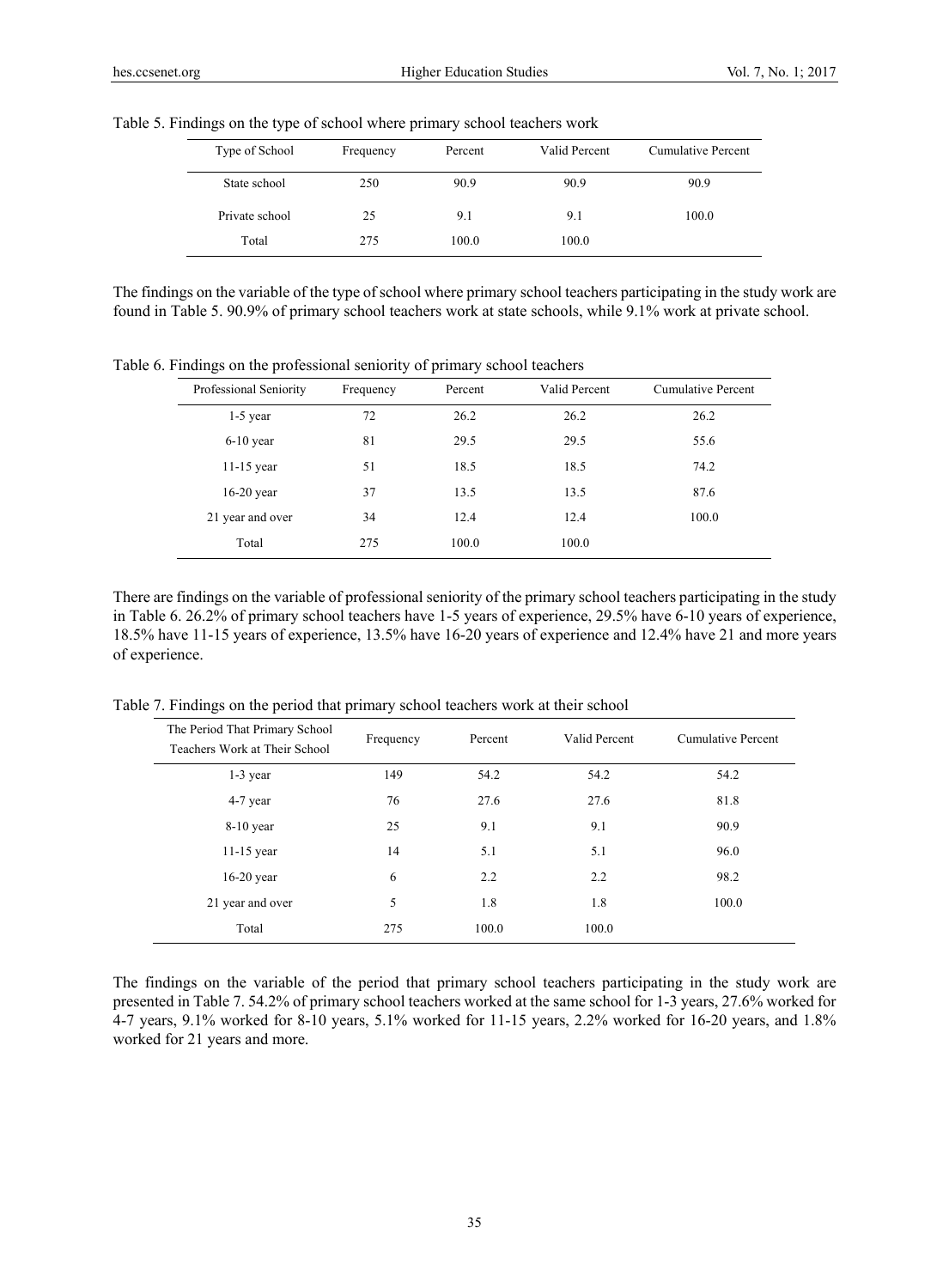| Scale and Sub-dimensions | N   | X      | sd     |
|--------------------------|-----|--------|--------|
| Preventive discipline    | 275 | 4.4595 | .47904 |
| Supportive discipline    | 275 | 4.3898 | .45832 |
| Corrective discipline    | 275 | 4.2556 | .58437 |
| Total                    | 275 | 4.3712 | .45834 |

Table 8. General averages on the perceptions of primary school teachers regarding the type of discipline used in classroom management

According to Table 8, it was seen that the average of the total perceptions of primary school teachers regarding the sub-dimensions of the types of discipline they use in classroom management is  $(X=4.37)$ , the average of their perceptions of preventive discipline is  $(X=4.45)$ , the average of their perceptions of supportive discipline is  $(X=4.38)$ , the average of their perceptions of corrective discipline is  $(X=4.25)$  and at the level of "totally agree" (always)". Generally speaking, it can be said that teachers use all three types of discipline in classroom management. It was seen that primary school teachers use the preventive discipline approach most in classroom management, which is followed by the supportive discipline approach.

Table 9. Independent group t-Test results showing the differentiation of the perceptions of primary schools regarding the types of discipline they use in classroom management by the gender variable

| Scale and Sub-dimensions | Gender | N   | $\mathbf{X}$ | sd     | $\ddot{}$<br>υ | df  | p    |
|--------------------------|--------|-----|--------------|--------|----------------|-----|------|
| Preventive discipline    | Woman  | 191 | 4.4885       | .42820 | 1.517          | 273 | .130 |
|                          | Man    | 84  | 4.3936       | .57575 |                |     |      |
| Supportive discipline    | Woman  | 191 | 4.4212       | .38628 | 1.723          | 273 | .086 |
|                          | Man    | 84  | 4.3182       | .58687 |                |     |      |
|                          | Woman  | 191 | 4.2502       | .41642 | $-.180$        | 273 | .857 |
| Corrective discipline    | Man    | 84  | 4.2679       | .85448 |                |     |      |
| Total                    | Woman  | 191 | 4.3891       | .36886 | .978           | 273 | .329 |
|                          | Man    | 84  | 4.3304       | .61614 |                |     |      |

As is independent group t-Test seen in Table 9, there is no statistically significant difference in the preventive discipline sub-dimension of the Types of Discipline Scale used by Teachers in Classroom Management by the types of discipline that primary school teachers use in classroom management and their relevant perceptions by the gender variable  $[t(273)=1.517, P>0.05]$ ; in the sub-dimension of supportive discipline  $[t(273)=1.723, P>0.05]$ ; in the sub-dimension of corrective discipline  $[t(273)=180, P>0.05]$  and the overall scale  $[t(273)=0.978, P>0.05]$ .

|  |  |  | Table 10. The Kruskal-Wallis H test results showing the differentiation of the perceptions of primary school |  |  |
|--|--|--|--------------------------------------------------------------------------------------------------------------|--|--|
|  |  |  | teachers regarding the types of discipline they use in classroom management by the variable of age           |  |  |

| Scale and<br>Sub-dimensions | Age         | N  | Mean Rank | df | X2    | p    |
|-----------------------------|-------------|----|-----------|----|-------|------|
|                             | $21 - 25$   | 30 | 130.38    | 6  | 6.373 | .383 |
|                             | $26 - 30$   | 59 | 124.90    |    |       |      |
|                             | $31 - 35$   | 77 | 143.35    |    |       |      |
| Preventive discipline       | $36 - 40$   | 46 | 147.50    |    |       |      |
|                             | $41 - 45$   | 31 | 158.69    |    |       |      |
|                             | $46 - 50$   | 19 | 127.79    |    |       |      |
|                             | 51 and over | 13 | 115.31    |    |       |      |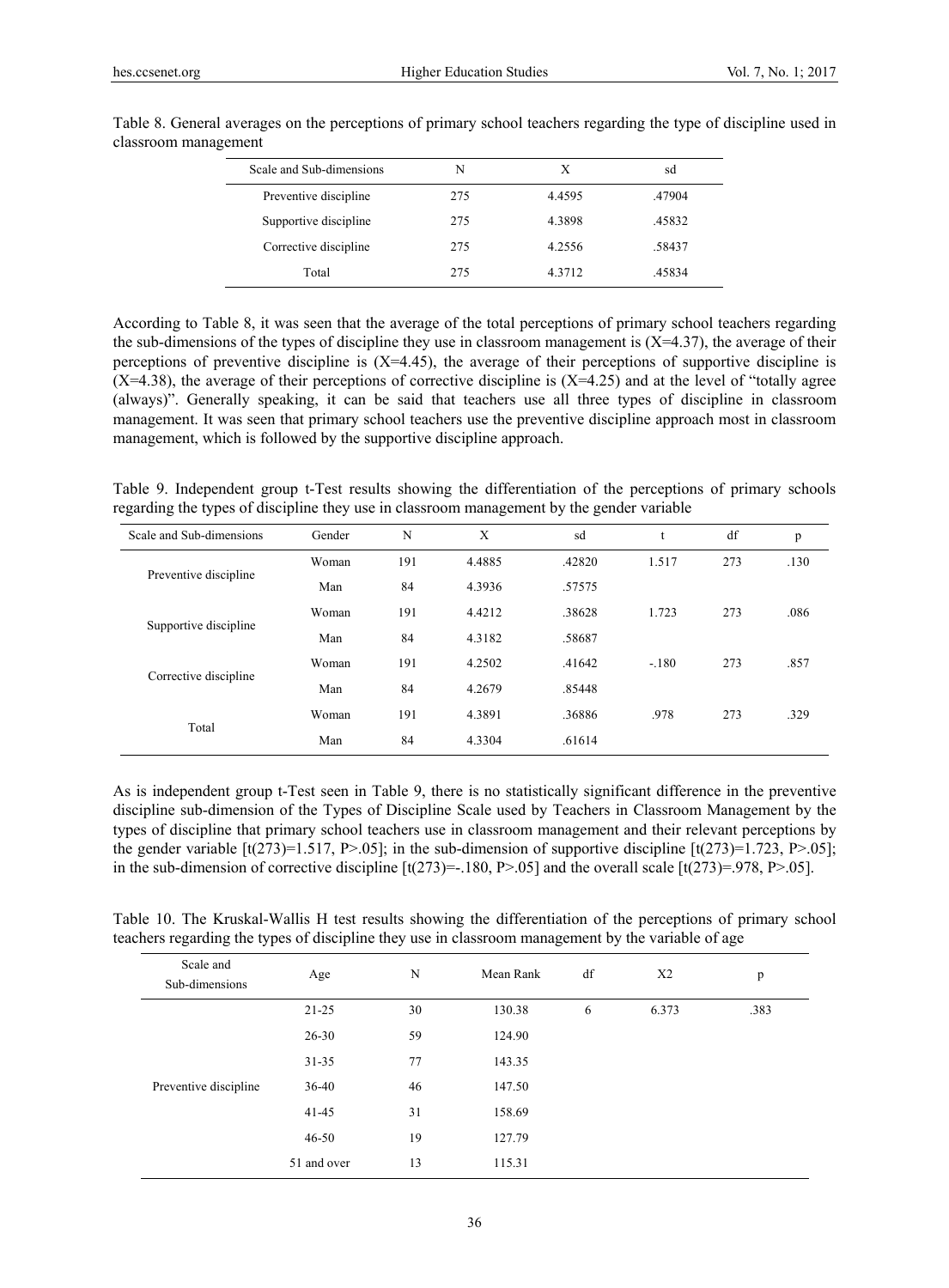|                       | Total       | 275    |        |            |       |      |
|-----------------------|-------------|--------|--------|------------|-------|------|
|                       | $21 - 25$   | 30     | 145.22 | $\sqrt{6}$ | 9.302 | .157 |
|                       | $26 - 30$   | 59     | 115.01 |            |       |      |
|                       | $31 - 35$   | 77     | 137.27 |            |       |      |
|                       | 36-40       | 46     | 143.33 |            |       |      |
| Supportive discipline | $41 - 45$   | 31     | 164.76 |            |       |      |
|                       | $46 - 50$   | 19     | 147.97 |            |       |      |
|                       | 51 and over | 13     | 132.77 |            |       |      |
|                       | Total       | 275    |        |            |       |      |
| Corrective discipline | $21 - 25$   | 30     | 142.70 | $\sqrt{6}$ | 7.520 | .275 |
|                       | $26 - 30$   | 59     | 116.29 |            |       |      |
|                       | $31 - 35$   | 77     | 136.69 |            |       |      |
|                       | 36-40       | $46\,$ | 148.24 |            |       |      |
|                       | $41 - 45$   | 31     | 157.76 |            |       |      |
|                       | $46 - 50$   | 19     | 137.97 |            |       |      |
|                       | 51 and over | 13     | 150.12 |            |       |      |
|                       | Total       | 275    |        |            |       |      |
|                       | $21 - 25$   | 30     | 139.17 | $\sqrt{6}$ | 6.562 | .363 |
|                       | $26 - 30$   | 59     | 119.18 |            |       |      |
|                       | $31 - 35$   | 77     | 138.99 |            |       |      |
| Total                 | 36-40       | $46\,$ | 146.55 |            |       |      |
|                       | $41 - 45$   | 31     | 161.06 |            |       |      |
|                       | $46 - 50$   | 19     | 136.79 |            |       |      |
|                       | 51 and over | 13     | 131.35 |            |       |      |
|                       | Total       | 275    |        |            |       |      |

The Kruskal-Wallis H test results on the preventive discipline, supportive discipline and corrective discipline sub-dimensions of the Types of Discipline Scale Used by Teachers in Classroom Management by the variable of age and the total scores obtained by primary school teachers participating in the study are shown in Table 10.

Accordingly, there is no statistically significant difference between the scores taken by primary school teachers from the "preventive discipline  $[X2 (6)=6.373, P>0.05]$ "; "supportive discipline  $[X2 (6)=9.302, P>0.05]$ "; "corrective discipline  $[X2 (6)=7.520, P>0.05]$ " sub-dimensions of the Scale on the Types of Discipline Used by Teachers in Classroom Management by the variable of age and the total scores they got from the scale [X2  $(6)=6.562, P>0.05$ ].

Table 11. The Kruskal-Wallis H Test results showing the differentiation of the perceptions of primary school teachers regarding the types of discipline they use in classroom management by the variable of marital status

| Scale and<br>Sub-dimensions | <b>Marital Status</b> | N   | Mean Rank | df | X <sub>2</sub> | p    | Significant<br>Difference |
|-----------------------------|-----------------------|-----|-----------|----|----------------|------|---------------------------|
| Preventive discipline       | single                | 79  | 129.08    |    | 8.741          | .033 | $1-3,$                    |
|                             | married               | 185 | 138.88    |    |                |      | $2-3,$                    |
|                             | widowed               | 5   | 236.20    |    |                |      | $3 - 4$                   |
|                             | divorced              | 6   | 146.67    |    |                |      |                           |
|                             | Total                 | 275 |           |    |                |      |                           |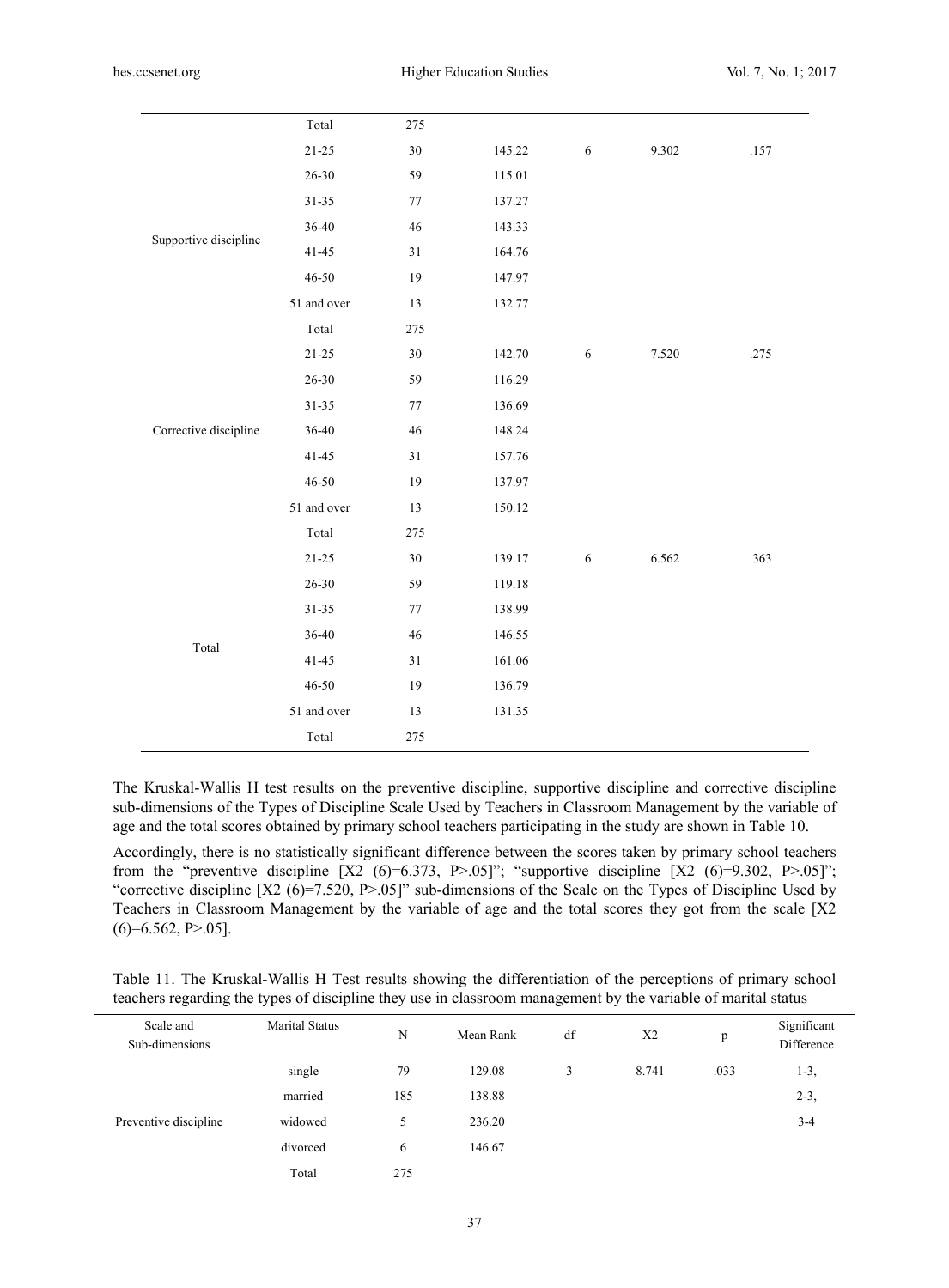|                       | single   | 79  | 132.30 | $\mathfrak{Z}$ | 5.639  | .131 | ---     |
|-----------------------|----------|-----|--------|----------------|--------|------|---------|
|                       | married  | 185 | 138.94 |                |        |      |         |
| Supportive discipline | widowed  | 5   | 216.20 |                |        |      |         |
|                       | divorced | 6   | 118.92 |                |        |      |         |
|                       | Total    | 275 |        |                |        |      |         |
| Corrective discipline | single   | 79  | 134.46 | $\mathfrak{Z}$ | 10.610 | .014 | $1-3,$  |
|                       | married  | 185 | 136.57 |                |        |      | $2 - 3$ |
|                       | widowed  | 5   | 252.40 |                |        |      | $3 - 4$ |
|                       | divorced | 6   | 133.33 |                |        |      |         |
|                       | Total    | 275 |        |                |        |      |         |
|                       | single   | 79  | 130.52 | $\mathfrak{Z}$ | 9.946  | .019 | $1-3,$  |
|                       | married  | 185 | 138.41 |                |        |      | $2 - 3$ |
| Total                 | widowed  | 5   | 246.00 |                |        |      | $3 - 4$ |
|                       | divorced | 6   | 133.92 |                |        |      |         |
|                       | Total    | 275 |        |                |        |      |         |

The Kruskal-Wallis H Test results on the scores taken by primary school teachers participating in the study on the preventive discipline, supportive discipline and corrective discipline sub-dimensions of the "Types of Discipline Scale Used by Teachers in Classroom Management" and the total scores taken from the scale by the variable of marital status are shown in Table 11. Accordingly, there is no significant difference between primary school teachers in the "supportive discipline  $[X2 (3)=5.639, P>0.05]$ " sub-dimension of the "Scale on the Types of Discipline Used by Teachers in Classroom Management" by the variable of marital status.

According to Table 11, in terms of the marital status variable of primary school teachers, there is a significant difference between the scores of "preventive discipline  $[X2 (3)=8.741, P\le 0.05]$ " and "corrective discipline  $[X2$ (3)=10.610, P<.05]" sub-dimensions of the "Scale of the Types of Discipline Used by Teachers in Classroom Management" and the overall score  $[X2 (3)=9.946, P<.05]$  taken by primary school teachers by the marital status variable.

Comparison techniques were initialized in order to be able to determine from which groups the significant difference determined following the Kruskal-Wallis H-test results from. The Mann-Whitney U test preferred in the binary comparison was used to this end.

As a result of the analysis, it was found that the differences occur in favour of widowed teachers (U=68.30; p<.05) among single and widowed classroom teachers by the scores taken from the preventive discipline and corrective discipline sub-dimensions, and the total scores taken from the scale; in favour of widowed teachers (U=165.30; P<.05) among married and widowed teachers; and again in favour of widowed teachers among widowed and divorced primary school teachers. Accordingly, it was found out that widowed teachers use preventive discipline and corrective discipline practices more than single, married and divorced teachers.

| Scale and Sub-dimensions | <b>Education Status</b> | N   | Mean Rank | df             | X <sub>2</sub> | p    |
|--------------------------|-------------------------|-----|-----------|----------------|----------------|------|
| Preventive discipline    | associate degree        | 14  | 113.46    | $\overline{2}$ | 2.377          | .305 |
|                          | bachelor's degree       | 230 | 141.09    |                |                |      |
|                          | master's degree         | 31  | 126.15    |                |                |      |
|                          | Total                   | 275 |           |                |                |      |
| Supportive discipline    | associate degree        | 14  | 123.54    | 2              | .622           | .733 |
|                          | bachelor's degree       | 230 | 139.43    |                |                |      |

Table 12. The Kruskal-Wallis H Test results showing the differentiation of the perceptions of primary school teachers on the types of discipline they use in classroom management by the variable of education status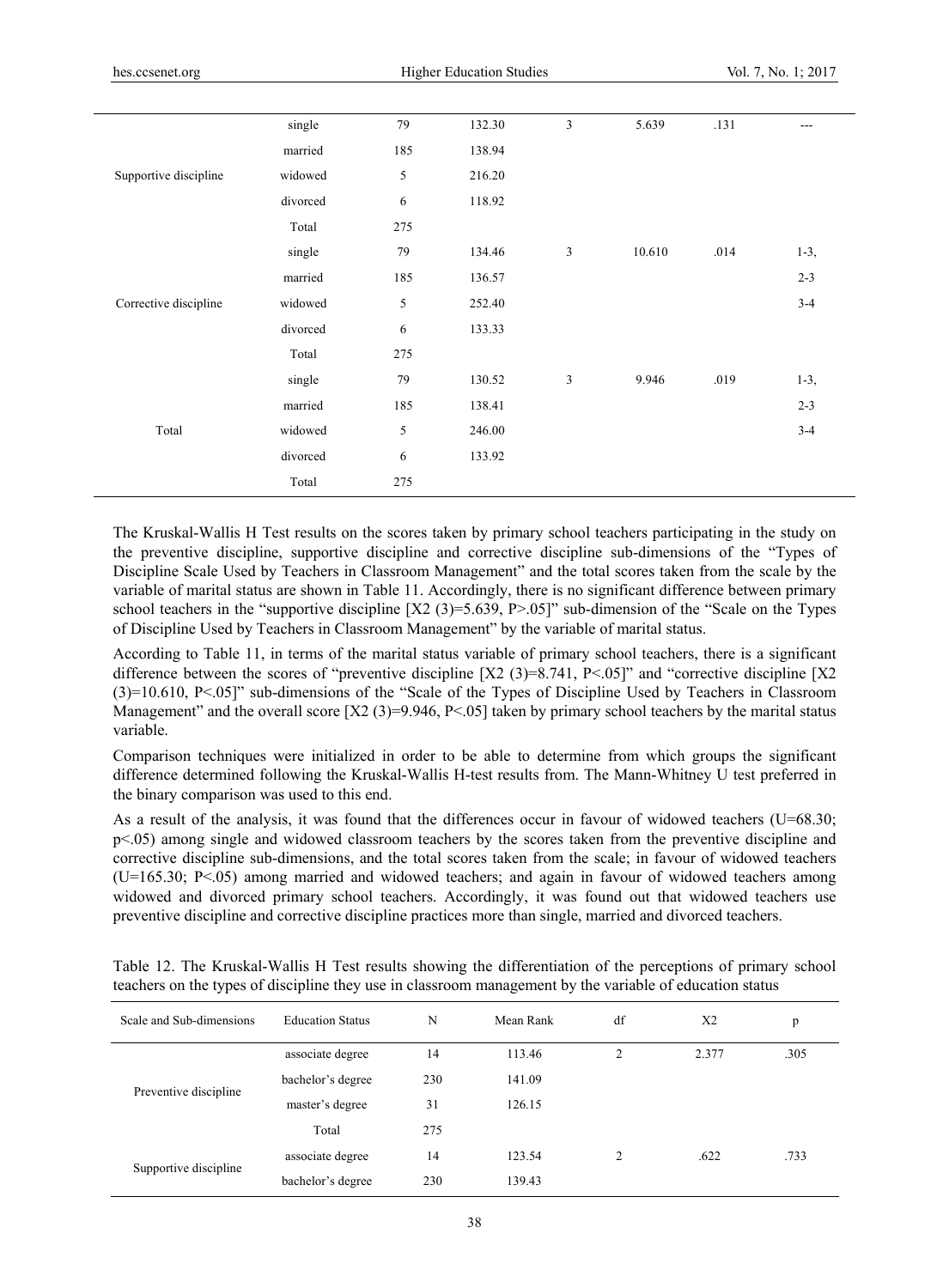|                       | master's degree   | 31  | 133.92 |   |       |      |
|-----------------------|-------------------|-----|--------|---|-------|------|
|                       | Total             | 275 |        |   |       |      |
|                       | associate degree  | 14  | 116.18 | 2 | 1.116 | .572 |
|                       | bachelor's degree | 230 | 139.08 |   |       |      |
| Corrective discipline | master's degree   | 31  | 139.85 |   |       |      |
|                       | Total             | 275 |        |   |       |      |
|                       | associate degree  | 14  | 116.36 | 2 | 1.397 | .497 |
| Total                 | bachelor's degree | 230 | 140.16 |   |       |      |
|                       | master's degree   | 31  | 131.77 |   |       |      |
|                       | Total             | 275 |        |   |       |      |

The Kruskal-Wallis H Test results on the scores taken by primary school teachers participating in the study from the preventive discipline, supportive discipline and corrective discipline sub-dimensions of the Scale on the Types of Discipline Used by Teachers in Classroom Management by the variable of the status of education and the total scores they obtained from the scale are shown in Table 12. Accordingly, there is no significant difference between the scores they obtained from the "preventive discipline [X2 (2)=2.377, P>.05]."; "supportive discipline  $[X2 (2)=622, P>05]$ " and "corrective discipline  $[X2 (2)=1.116, P>05]$ " sub-dimensions and the total score  $[X2 (5)=1.397, P>0.05]$  of the "Scale on the Types of Discipline Used by Teachers in Classroom Management" by the status of education.

Table 13. The Mann-Whitney U test results showing that the perceptions of primary school teachers regarding the types of discipline they use in classroom management vary by the variable of school type Scale and Sub-dimensions School Type N Mean Rank Sum of Ranks U p

| Scale and Sub-dimensions | School Type    | N   | Mean Rank | Sum of Ranks | U        | p    |
|--------------------------|----------------|-----|-----------|--------------|----------|------|
|                          | state school   | 250 | 134.51    | 33627.50     | 2252.500 | .021 |
| Preventive discipline    | private school | 25  | 172.90    | 4322.50      |          |      |
|                          | Total          | 275 |           |              |          |      |
|                          | state school   | 250 | 135.72    | 33930.00     | 2555.000 | .132 |
| Supportive discipline    | private school | 25  | 160.80    | 4020.00      |          |      |
|                          | Total          | 275 |           |              |          |      |
| Corrective discipline    | state school   | 250 | 137.10    | 34275.50     | 2900.500 | .553 |
|                          | private school | 25  | 146.98    | 3674.50      |          |      |
|                          | Total          | 275 |           |              |          |      |
|                          | state school   | 250 | 135.61    | 33902.50     | 2527.500 | .115 |
| Total                    | private school | 25  | 161.90    | 4047.50      |          |      |
|                          | Total          | 275 |           |              |          |      |

The Mann-Whitney U test results on the scores taken by the primary school teachers participating in the study from the preventive discipline, supportive discipline and corrective discipline sub-dimensions of the "Scale on the Types of Discipline Used by Teachers in Classroom Management" by the variable of the type of school where they work and the total scores obtained from the scale are shown in Table 13. Accordingly, there is a significant difference in the "preventive discipline (U=2252.500, P<.05)" sub-dimension of the "Scale on the Types of Discipline Used by Teachers in Classroom Management" by the variable of the type of school where they work. Accordingly, the perceptions of the primary school teachers working at private schools of preventive discipline are higher than those of the primary school teachers working at a state school.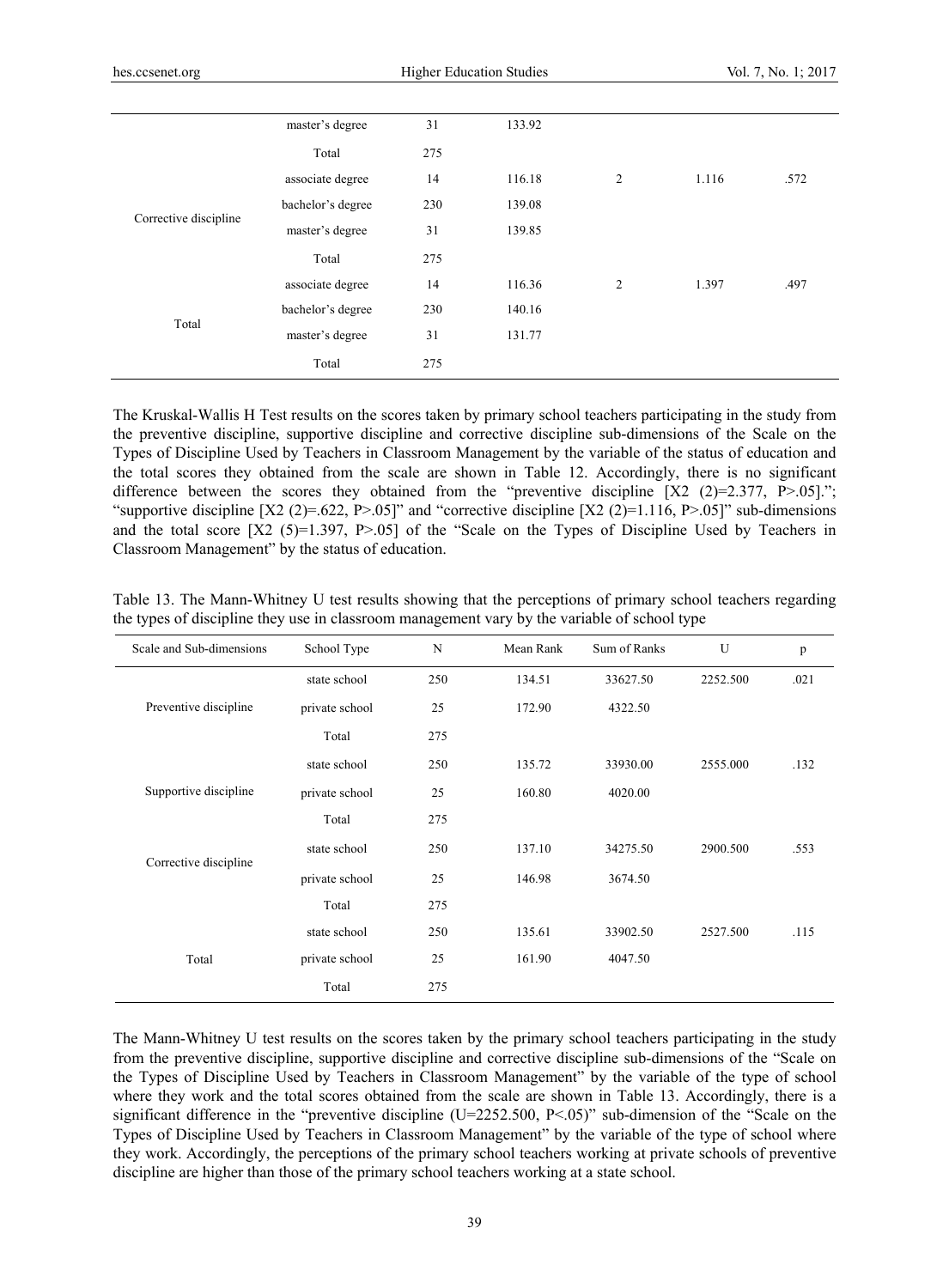According to Table 13, there is no significant difference between the sub-dimension of "supportive discipline (U=2555.000, p>.05)", "corrective discipline (U=2900.500, p>.05)" of the "Scale on the Types of Discipline Used by Teachers in Classroom Management" by the variable of the type of school where primary school teachers work and the overall scores obtained from the scale (U=2527.500,  $p>0.05$ ).

| Table 14. One-Way Variance Analysis (ANOVA) test results showing the differentiation of the perceptions of |  |  |  |  |
|------------------------------------------------------------------------------------------------------------|--|--|--|--|
| primary school teachers by the variable of professional seniority                                          |  |  |  |  |

| Scale and Sub-dimensions Source of the variance |            | Sum of Squares | df  | Mean of Squares | $\boldsymbol{\mathrm{F}}$ | p    |
|-------------------------------------------------|------------|----------------|-----|-----------------|---------------------------|------|
|                                                 | intergroup | .997           | 4   | .249            | 1.087                     | .363 |
| Preventive discipline                           | intragroup | 61.881         | 270 | .229            |                           |      |
|                                                 | total      | 62.878         | 274 |                 |                           |      |
|                                                 | intergroup | 1.644          | 4   | .411            | 1.985                     | .097 |
| Supportive discipline                           | intragroup | 55.912         | 270 | .207            |                           |      |
|                                                 | total      | 57.556         | 274 |                 |                           |      |
|                                                 | intergroup | 2.008          | 4   | .502            | 1.480                     | .208 |
| Corrective discipline                           | intragroup | 91.559         | 270 | .339            |                           |      |
|                                                 | total      | 93.567         | 274 |                 |                           |      |
|                                                 | intergroup | 1.347          | 4   | .337            | 1.617                     | .170 |
| Total                                           | intragroup | 56.213         | 270 | .208            |                           |      |
|                                                 | total      | 57.560         | 274 |                 |                           |      |

One-Way Variance Analysis ANOVA test results on the scores taken by primary school teachers participating in the study from the preventive discipline, supportive discipline and corrective discipline sub-dimensions of the "Scale on the Types of Discipline Used by Teachers in Classroom Management" by the variable of professional seniority and the total scores obtained from the scale are shown in Table 14. Accordingly, there is no significant difference between the scores they obtained from the "preventive discipline [F (4, 270)=1.087, P>.05]"; "supportive discipline  $[F (4, 270)=1.985, P>0.05]$ " and "corrective discipline  $[F (4, 270)=1.480, P>0.05]$ " sub-dimensions and the total score  $[F (4, 270)=1.617, P>0.05]$  of the Scale on the Types of Discipline Used by Teachers in Classroom Management" by professional seniority.

| Scale and<br>Sub-dimensions | Period They Work<br>at Their School | N   | Mean Rank | df | X <sub>2</sub> | p    | Significant<br>Difference     |
|-----------------------------|-------------------------------------|-----|-----------|----|----------------|------|-------------------------------|
|                             | $1-3$ year                          | 149 | 132.9     | 5  | 9.383          | .095 | -----                         |
|                             | 4-7 year                            | 76  | 132.95    |    |                |      |                               |
| Preventive discipline       | $8-10$ year                         | 25  | 144.38    |    |                |      |                               |
|                             | $11-15$ year                        | 14  | 162.36    |    |                |      |                               |
|                             | $16-20$ year                        | 6   | 215.83    |    |                |      |                               |
|                             | 21 and over                         | 5   | 176.70    |    |                |      |                               |
|                             | Total                               | 275 |           |    |                |      |                               |
|                             | $1-3$ year                          | 149 | 131.36    | 5  | 13.236         | .021 | $1-5$ , $2-5$ , $3-5$ , $4-5$ |
| Supportive discipline       | 4-7 year                            | 76  | 131.51    |    |                |      |                               |

Table 15. The Kruskal-Wallis H test results showing the differentiation of the perceptions of primary school teachers by the variable of the period they work at their school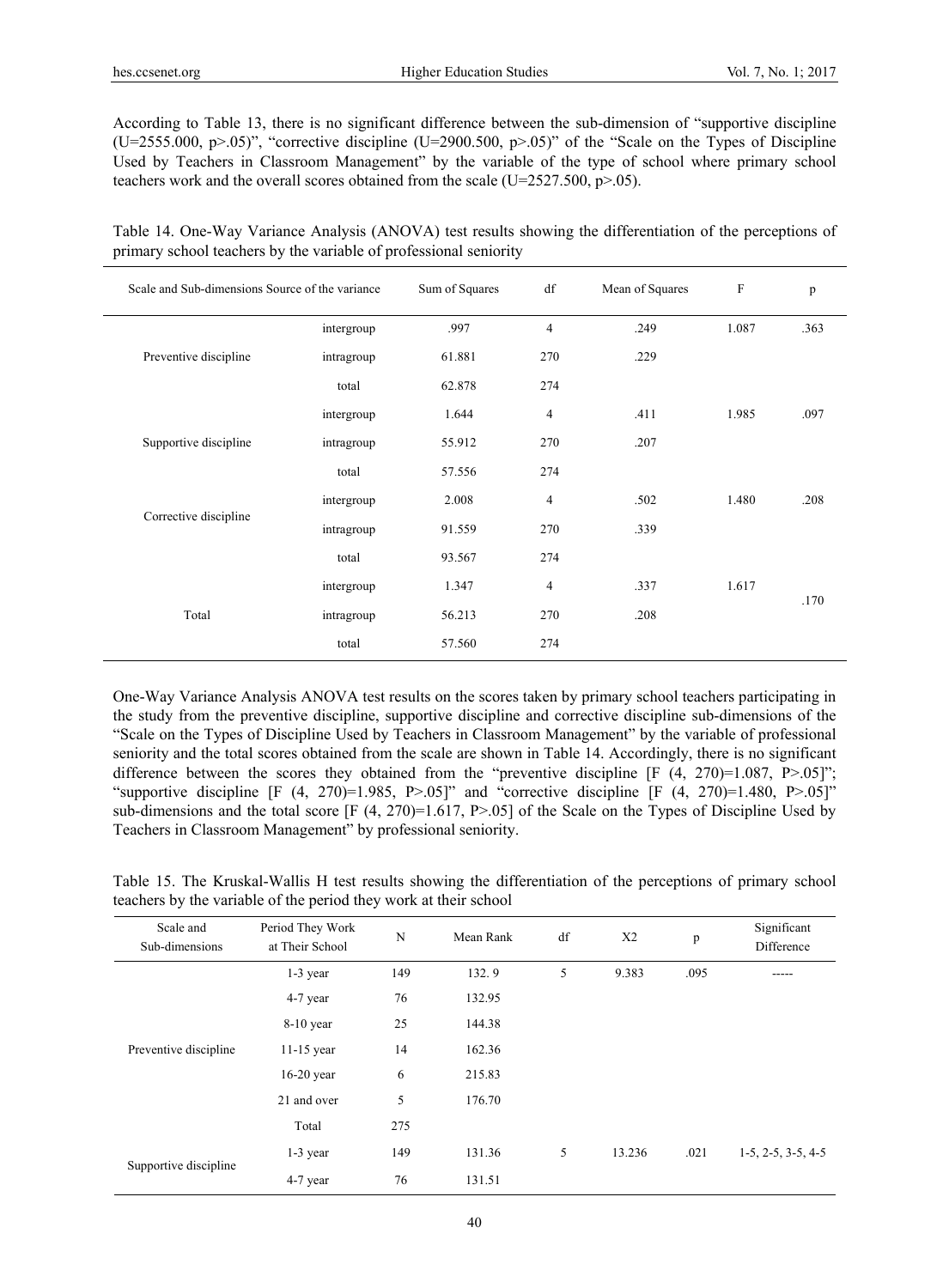|                       | $8-10$ year | 25         | 153.40 |   |        |      |                      |
|-----------------------|-------------|------------|--------|---|--------|------|----------------------|
|                       | 11-15 year  | 14         | 158.75 |   |        |      |                      |
|                       | 16-20 year  | $\sqrt{6}$ | 224.75 |   |        |      |                      |
|                       | 21 and over | 5          | 195.30 |   |        |      |                      |
| Corrective discipline | Total       | 275        |        |   |        |      |                      |
|                       | 1-3 year    | 149        | 130.18 | 5 | 14.167 | .015 | $1-4, 1-5, 2-5, 3-5$ |
|                       | 4-7 year    | $76\,$     | 133.71 |   |        |      |                      |
|                       | 8-10 year   | $25\,$     | 145.20 |   |        |      |                      |
|                       | 11-15 year  | 14         | 176.11 |   |        |      |                      |
|                       | 16-20 year  | $\sqrt{6}$ | 221.83 |   |        |      |                      |
|                       | 21 and over | 5          | 192.90 |   |        |      |                      |
|                       | Total       | 275        |        |   |        |      |                      |
|                       | 1-3 year    | 149        | 130.97 | 5 | 14.500 | .013 | $1-5, 2-5, 3-5, 4-5$ |
|                       | 4-7 year    | $76\,$     | 132.15 |   |        |      |                      |
|                       | $8-10$ year | $25\,$     | 147.38 |   |        |      |                      |
| Total                 | 11-15 year  | 14         | 168.89 |   |        |      |                      |
|                       | 16-20 year  | 6          | 230.83 |   |        |      |                      |
|                       | 21 and over | 5          | 191.70 |   |        |      |                      |
|                       | Total       | 275        |        |   |        |      |                      |

The Kruskal-Wallis H test results on the scores taken by primary school teachers participating in the study from the preventive discipline, supportive discipline and corrective discipline sub-dimensions of the "Scale on the Types of Discipline Used by Teachers in Classroom Management" by the variable of the period teachers work at their school and the total scores they obtained from the scale are shown in Table 15. Accordingly, there is no significant difference between the scores they obtained from the "preventive discipline  $[X2 (5)=9.383, P>0.05]$ " sub-dimension of the Scale on the Types of Discipline Used by Teachers in Classroom Management" by the variable of the period teachers work at their school.

According to Table 15, there is a significant difference between the sub-dimensions of "supportive discipline [X2 (5)=13.236, P<.05]" and "corrective discipline [X2 (5)=14.167, P<.05]" of the Scale on the Types of Discipline Used by Teachers in Classroom Management" and the total scores obtained from the scale [X2 (3)=14.500, P<.05] by the variable of the period primary school teachers work at their school.

Comparison techniques were initialized in order to determine from which groups the significant difference determined after the Kruskal-Wallis H test resulted from. The Mann-Whitney U test preferred in binary comparisons was applied to this end.

As a result of the analysis, it was found that the differences are in favour of the primary school teachers who worked at their school for 16-20 years between the primary school teachers who worked at their school for 1-3 years and those who worked for 16-20 years; they are in favour of the primary school teachers who worked at their school for 16-20 years between the primary school teachers who worked at their school for 4-7 years and those who worked for 16-20 years; they are in favour of the primary school teachers who worked at their school for 16-20 years between the primary school teachers who worked at their school for 8-10 years and those who worked for 16-20 years; they are in favour of the primary school teachers who worked at their school for 16-20 years between the primary school teachers who worked at their school for 11-15 years and those who worked for 16-20 years by the scores they obtained from the supportive discipline sub-dimension and the total score they obtained from the scale. Accordingly, it was concluded that teachers who worked at their school for 16-20 years prefer supportive discipline practices more than the teachers who worked for 1-3 years, 4-7 years, 8-10 years and 11-15 years at their school.

As a result of the analysis, it was determined that the differences are in favour of the primary school teachers who worked at their school for 11-15 years between the primary school teachers who worked at their school for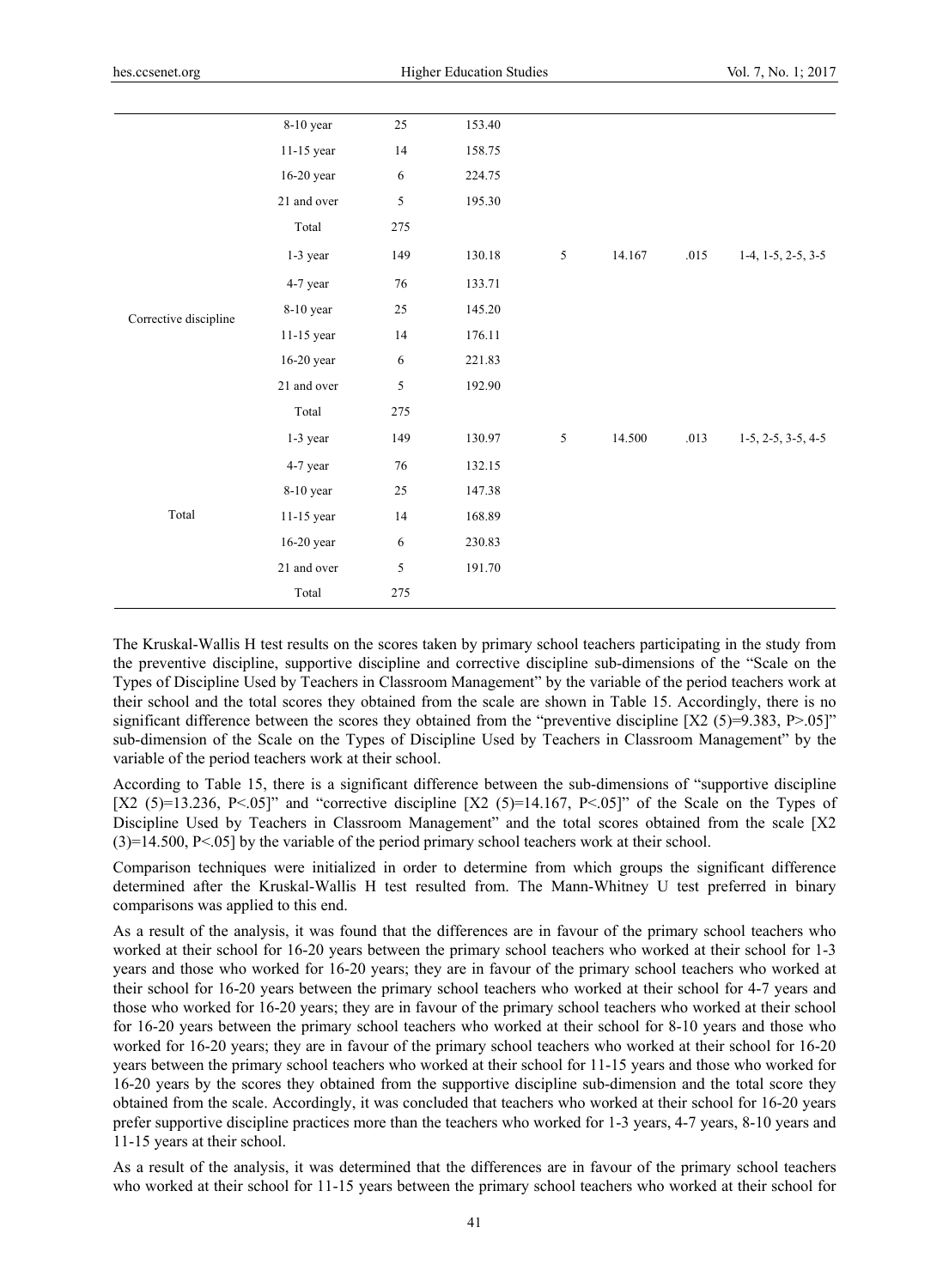1-3 years and those who worked for 11-15 years; they are in favour of the primary school teachers who worked at their school for 16-20 years between the primary school teachers who worked at their school for 1-3 years and those who worked for 16-20 years; they are in favour of the primary school teachers who worked at their school for 16-20 years between the primary school teachers who worked at their school for 4-7 years and those who worked for 16-20 years; they are in favour of the primary school teachers who worked at their school for 16-20 years between the primary school teachers who worked at their school for 8-10 years and those who worked for 16-20 years by the scores they obtained from the corrective discipline sub-dimension of the scale. Accordingly, it was concluded that teachers who worked at their school for 16-20 years prefer supportive discipline practices more than the teachers who worked for 1-3 years, 4-7 years and 8-10 years. Furthermore, it was also found that teachers who work at their school for 11-15 years prefer corrective discipline practices more than teachers working for 1-3 years at their school.

#### **4. Conclusion, Discussion and Suggestions**

As a result of the study, it was found out that the total perception of primary school teachers regarding the sub-dimensions of the types of discipline they use in classroom management, and their perception of the sub-dimensions of preventive discipline, supportive discipline and corrective discipline are at the level of "totally agree (always)". In general, teachers use all three types of discipline in classroom management. In this research, it was seen that primary school teachers prefer most the preventive discipline approach in classroom management, which is followed by the supportive discipline approach.

Kartal (2014) found that the perception of teachers in all dimensions of discipline types they use for classroom management is at the level of "frequently". While teachers always agreed with using "preventive" and "supportive" discipline types, they mostly agreed with using "improver" discipline type.

Clunies-Ross, Little, and Kienhuis (2008) investigated the relationship between primary school teachers' self-reported and actual use of classroom management strategies, and examined how the use of proactive and reactive strategies is related to teacher stress and student behaviour. The total sample consisted of 97 teachers from primary schools within Melbourne. The findings indicated that teacher self-reports accurately reflect actual practice, that relatively minor forms of student misbehaviours are a common concern for teachers, and that teachers are spending a considerable amount of time on behaviour management issues. The findings also revealed that the use of predominantly reactive management strategies has a significant relationship with elevated teacher stress and decreased student on-task behaviour.

The purpose of the study titled "Students' Perceptions of Classroom Behaviour Problems and the Effectiveness of Different Disciplinary Methods" was to examine students' perceptions of troublesome behaviour and the effectiveness of different disciplinary methods. To this end, 350 secondary school students completed the Classroom Behaviour Problems and Attitude Towards Disciplinary Methods questionnaire, and the results indicate that "talking out of turn" was the only behaviour perceived by both teachers and students to be most troublesome and most frequent. Deterrents that were perceived as most effective included being sent to the principal's office, detention, and getting an unfavourable report sent home. Regarding incentives, free time, a positive letter home, receiving a good mark, and getting a favourable academic report sent home were perceived to be most effective, while private praise and reprimands were also seen as an effective means for increasing appropriate behaviour. However, previous research suggests that teachers are choosing to use other strategies that are not seen by students as effective. Therefore, it was concluded that both teachers and students need to be educated regarding the results found in the current study, so that effective management strategies can be developed and used by teachers (Infantino & Little, 2005).

In this research, the types of discipline used by primary school teachers in classroom management do not vary significantly by the variables of gender, age, education status and professional seniority.

In this research, the types of discipline used by primary school teachers in classroom management do not vary significantly by the variables of gender. Similar results to this study were achieved in the study of Esen (2006) and Kartal (2014), as well. Kartal (2014) found that teachers' perceptions relating sub-dimensions of discipline types they use for classroom management show no significant difference according to gender.

In this research, the types of discipline used by primary school teachers in classroom management do not vary significantly by the variables of education status. Similar results to this study were obtained in the study carried out by Kartal (2014). According to study of Kartal (2014) teachers' perceptions relating sub-dimensions of discipline types they use for classroom management show no significant difference according to education status. As distinct from the findings of our study, Esen (2006) found that primary school teachers who graduated from two-year higher education school use supportive discipline more than the primary school teachers who graduated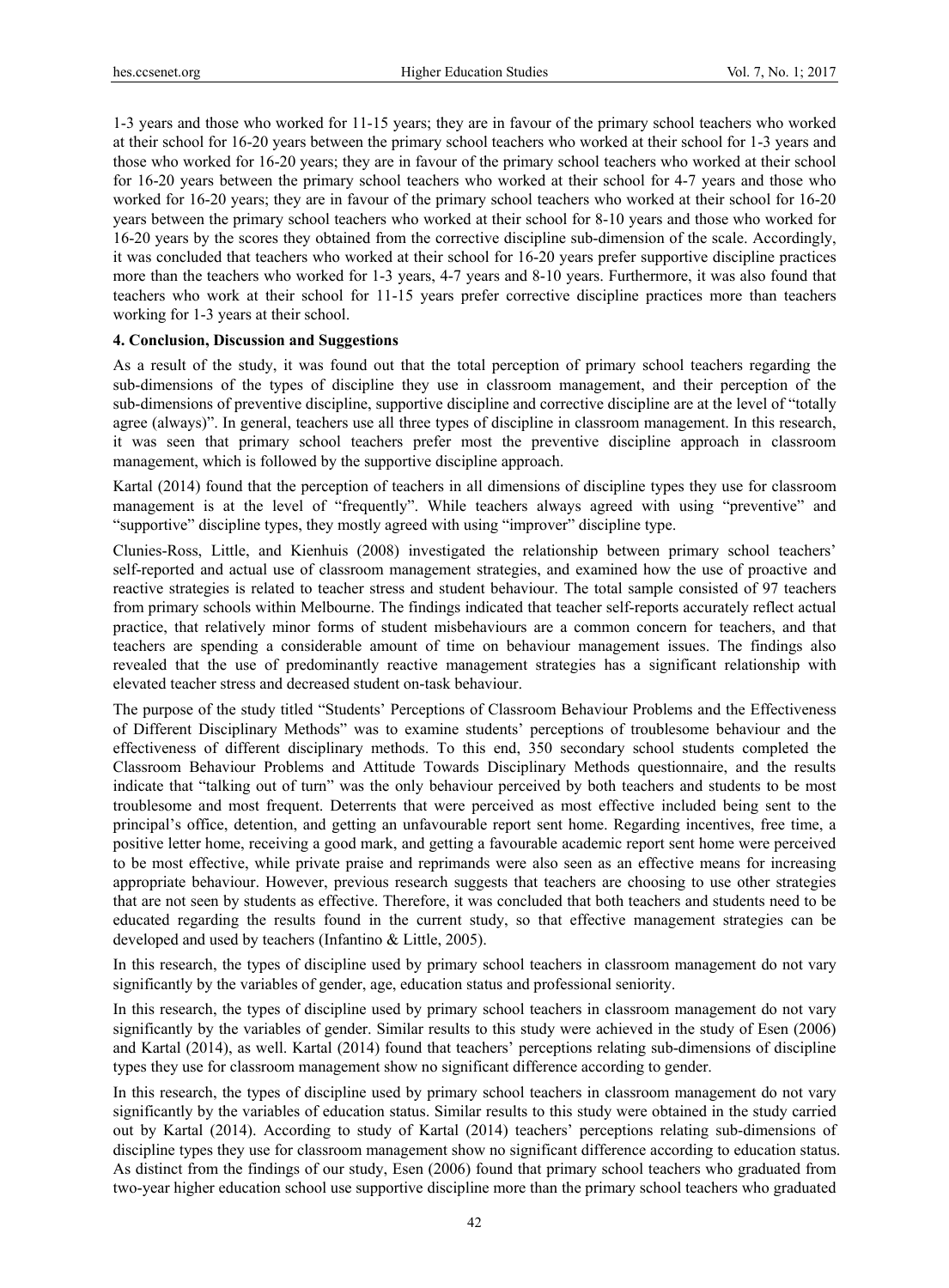from four-year teacher education high schools. Later in the study, it was found that teachers who graduated from two-year higher education schools use preventive discipline practices more than the teachers who graduated from four-year teacher high schools. No significant difference was achieved in other dimensions.

In this research, the types of discipline used by primary school teachers in classroom management do not vary significantly by the variables of professional seniority. Esen (2006) reached the conclusion that the sub-dimensions of the scale on the types of discipline teachers use in classroom management do not vary by the professional seniority variable. This finding supports our study. As distinct from the findings of our study, Kartal (2014) found that there is a difference between the teachers who have 1-5 years of work experience and the teachers who have 6-10 and 11-15 years of work experience in the "improver discipline" sub-dimension of discipline types teacher use for classroom management. It is found that teachers who have 6-10 years and 11-15 years of work experience use improver discipline more than the teachers who have 1-5 years of work experience.

In this research, the perceptions of the primary school teachers working at private schools of preventive discipline are higher than those of the primary school teachers working at a state school. At the same time, there is no significant difference between the sub-dimension of "supportive discipline", "corrective discipline" and the overall scores obtained from the scale by the variable of the type of school where primary school teachers work.

In this research, widowed teachers prefer the preventive discipline and corrective discipline practices more than single, married and divorced teachers.

In this research, teachers who worked at their school for 16-20 years prefer supportive discipline practices more than teachers who worked at their school for 1-3 years, 4-7 years, 8-10 years and 11-15 years. Teachers who worked at their school for 16-20 years prefer corrective discipline practices more than the teachers who worked at their school for 1-3 years, 4-7 years, and 8-10 years. Furthermore, teachers who worked at their school for 11-15 years prefer corrective discipline practices more than the teachers who worked at their school for 1-3 years.

As distinct from the findings of our study, Kartal (2014) found that teachers' perceptions relating sub-dimensions of discipline types they use for classroom management show no significant difference according to variable of period they work at their school.

#### *The following suggestions are mentioned in the line with findings of the research:*

In further studies, the perceptions of primary school teachers regarding the types of discipline they use in classroom management can be examined in terms of different variables.

This study includes the primary school teachers in Istanbul. In further studies, the study can be applied to the primary schools across Turkey by expanding the sample group.

Primary school teachers working at primary schools constitute the sample of this study. In further studies, the discipline perceptions of the educators working at secondary schools, high schools and higher education can be examined by different variables.

This study is a quantitative study. Qualitative studies or studies where quantity and quality co-exist can be carried out.

Any kind of guidance study can be provided under the coordination of the school managements in order to ensure that teachers use supportive, corrective and preventive discipline approach in classroom management. Educative seminars can be provided on this subject.

New comparative studies that include the relation between the types of discipline used by teachers in classroom management and the relevant variable to be determined can be carried out.

#### **References**

- Aydın, B. (2001). *İlköğretim okullarında sınıf disiplinin sağlanması*. Yayımlanmamış Doktora Tezi, Abant İzzet Baysal Üniversitesi Sosyal Bilimler Enstitüsü, Bolu.
- Bal, T. (2005). *İlköğretim 4. ve 5. sınıf öğretmenlerinin disiplin anlayışları ve kullandıkları disiplin yöntemleri (Konya ili örneği) The understanding and methods of discipline of the 4th and 5th class teachers in primary schools (Konya city example)*. Yüksek Lisans Tezi, Selçuk Üniversitesi, Sosyal Bilimler Enstitüsü, Konya.
- Başar, H. (2008). Eğitim ve Sınıf Yönetimi. In A. Esmahan (Ed.), *Sınıf Yönetimi içinde*. Anadolu Üniversitesi Yayınları.
- Büyüksarı, A. (2015). *Okul yöneticilerinin disiplin yaklaşımları (Disciplinary approaches of school administrators)*. Yüksek Lisans Tezi, İstanbul Aydın Üniversitesi, Sosyal Bilimler Enstitüsü, İstanbul.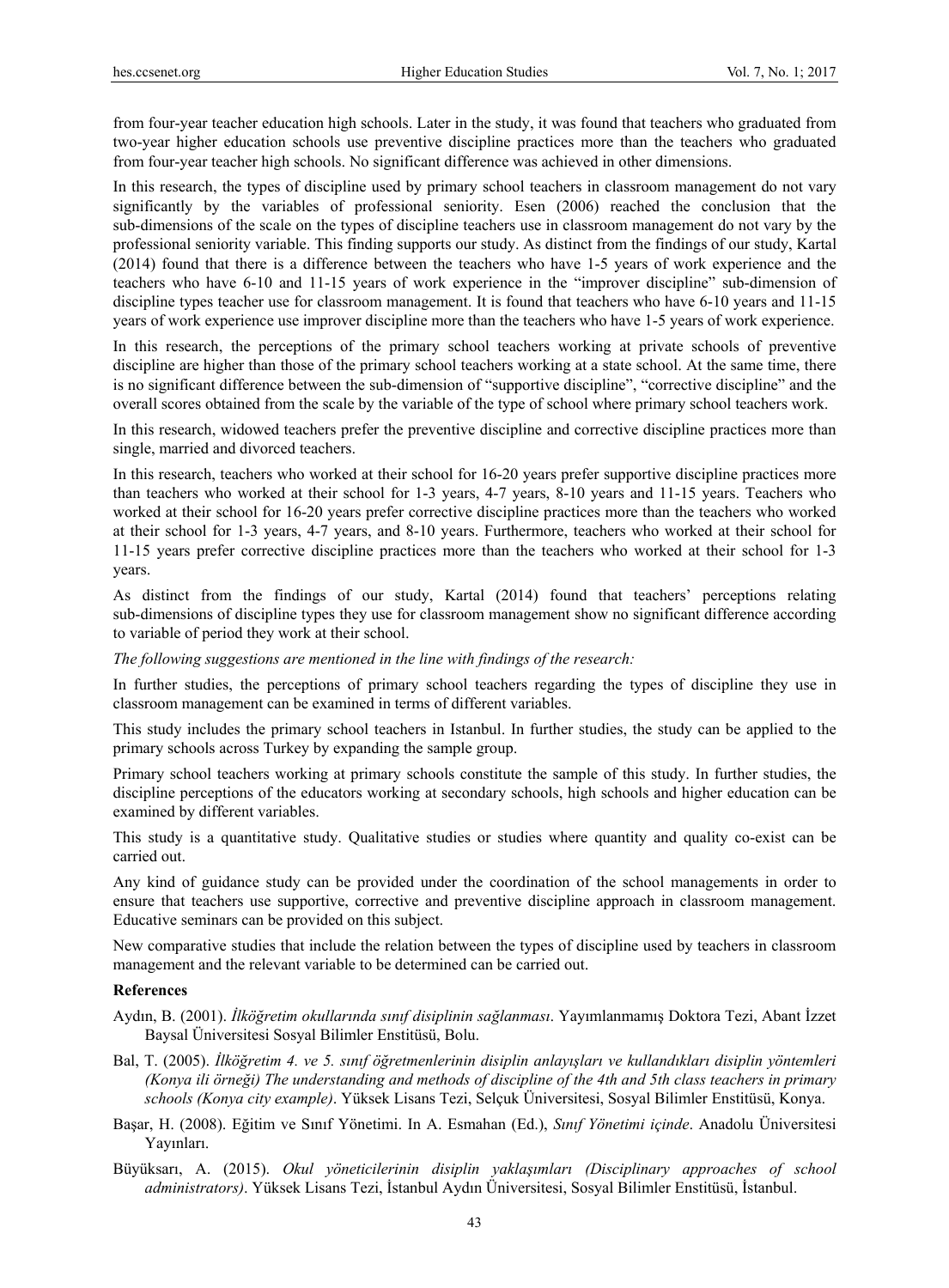- Clark, C. (1998). Discipline in Schools. *British Journal of Educational Studies*, *46*(3), 298-301. https://doi.org/10.1111/1467-8527.00085
- Clunies, R. P., Little, E., & Kienhuis, M. (2008). Self-reported and actual use of proactive and reactive classroom management strategies and their relationship with teacher stress and student behaviour. *Educational Psychology*, *28*(6), 693-710. https://doi.org/10.1080/01443410802206700
- Çimen, K. L., & Karaboğa, Y. (2015). Yönetici ve Öğretmenlerin Ortaöğretim Okullarındaki Disiplin Sorunlarına İlişkin Görüşleri (The Opinion of Managers and Teachers on Discipline Problems at Elementary Schools). *International Journal of Science Culture and Sport (IntJSCS)*, July Special Issue 3, 613-628. https://doi.org/10.14486/IJSCS327
- Emmer, E. T., & Stough, L. M. (2001). Classroom Management: A Critical Part of Educational Psychology, with Implications for Teacher Education. *Educationalo Psychologist*, *36*(2), 103-112. https://doi.org/10.1207/S15326985EP3602\_5
- Erden, M. (2008). *Sınıf yönetimi*. İstanbul: Epsilon Yayınları.
- Esen, H. (2006). *İlk ve ortaöğretim okullarında görev yapan öğretmenlerin kullandıkları disiplin türleri*. Yayımlanmamış Yüksek Lisans Tezi, Trakya Üniversitesi Sosyal Bilimler Enstitüsü, Edirne.
- Güner, Ü. (2009). *Meslek liselerinde görev yapan öğretmenlerin disiplin anlayışları ve disiplin uygulamaları/The discipline apprehensions and appliances of vocational school teachers*. Yüksek Lisans Tezi, Yeditepe Üniversitesi, Sosyal Bilimler Enstitüsü, İstanbul.
- Güzel, H. (2014). *Din Kültürü ve Ahlak Bilgisi öğretmenlerinin disiplini bozan öğrenci davranışlarına karşı tutumları (Religion and Ethics Teachers' attitudes towards students involved in disciplinary misconduct)*. Yüksek Lisans Tezi, Marmara Üniversitesi, Sosyal Bilimler Enstitüsü, İstanbul.
- Hart, R. (2010). Classroom behaviour management: Educational psychologists' views on effective practice. *Emotional and Behavioral Difficulties*, *15*(4), 353-371. https://doi.org/10.1080/13632752.2010.523257
- Hayes, B., Hindle, S., & Withington, P. (2007). Strategies for Developing Positive Behaviour Management, Teacher Behaviour Outcomes and Attitudes to the Change Process. *Educational Psychology in Practice*, *23*(2), 161-175. https://doi.org/10.1080/02667360701320861
- Helvacı, M. A. (2010). Sınıfta iletişim ve disiplin oluşturma. In G. Celal (Ed.), *Kuram ve uygulamada sınıf yönetimi* (pp. 127-159). içinde. Ankara: Anı Yayıncılık.
- Infantino, J., & Little, E. (2005). Students' Perceptions of Classroom Behaviour Problems and the Effectiveness of Different Disciplinary Methods. *Educational Psychology*, *25*(5), 491-508. https://doi.org/10.1080/01443410500046549
- İnce, B. (2011). *Sınıfta istenmeyen davranışlara karşı öğretmenlerin disiplin uygulamalarıyla ilgili ilköğretim 5. sınıf öğrencilerinin görüşlerinin incelenmesi*. Yayımlanmamış Yüksek Lisans Tezi, Marmara Üniversitesi Eğitim Bilimleri Enstitüsü, İstanbul.
- Karasar, N. (2012). *Bilimsel araştırma yöntemi*. Ankara: Nobel Yayıncılık.
- Kartal, V. (2014). *Ortaokul öğretmenlerinin okul kültürü algıları ile sınıf yönetiminde kullandıkları disiplin türleri algıları arasındaki ilişki (The relationship between secondary school teachers' perception of school culture and the perception of discipline types they use for classroom management)*. Yüksek Lisans Tezi, Abant İzzet Baysal Üniversitesi, Bolu.
- Kılbaş, Ş. (2006). *Sınıf yönetiminde yeni yaklaşımlar*. İstanbul: Kare Yayınları.
- Koç, E. (2011). *Öğretmen adaylarının sınıf yönetiminde kullanılan disiplin modellerine ilişkin görüşleri (Opinions of prospective teachers on disiplinary models used in class management)*. Yüksek Lisans Tezi, Gazi Üniversitesi, Eğitim Bilimleri Enstitüsü, Ankara.
- Luiselli, J. K., Putnam R. F., Handler M. W., & Feinberg, A. B. (2005). Whole-school positive behaviour support: Effects on student discipline problems and academic performance. *Educational Psychology*, *25*(2-3), 183-198. https://doi.org/10.1080/0144341042000301265
- MacAllister, J. (2013). School Discipline, Educational Interest and Pupil Wisdom. *Educational Philosophy and Theory*, *45*(1), 20-35. https://doi.org/10.1080/00131857.2012.711902
- MacAllister, J. (2014). Why discipline needs to be reclaimed as an educational concept. *Educational Studies*, *40*(4), 438-451. https://doi.org/10.1080/03055698.2014.930341